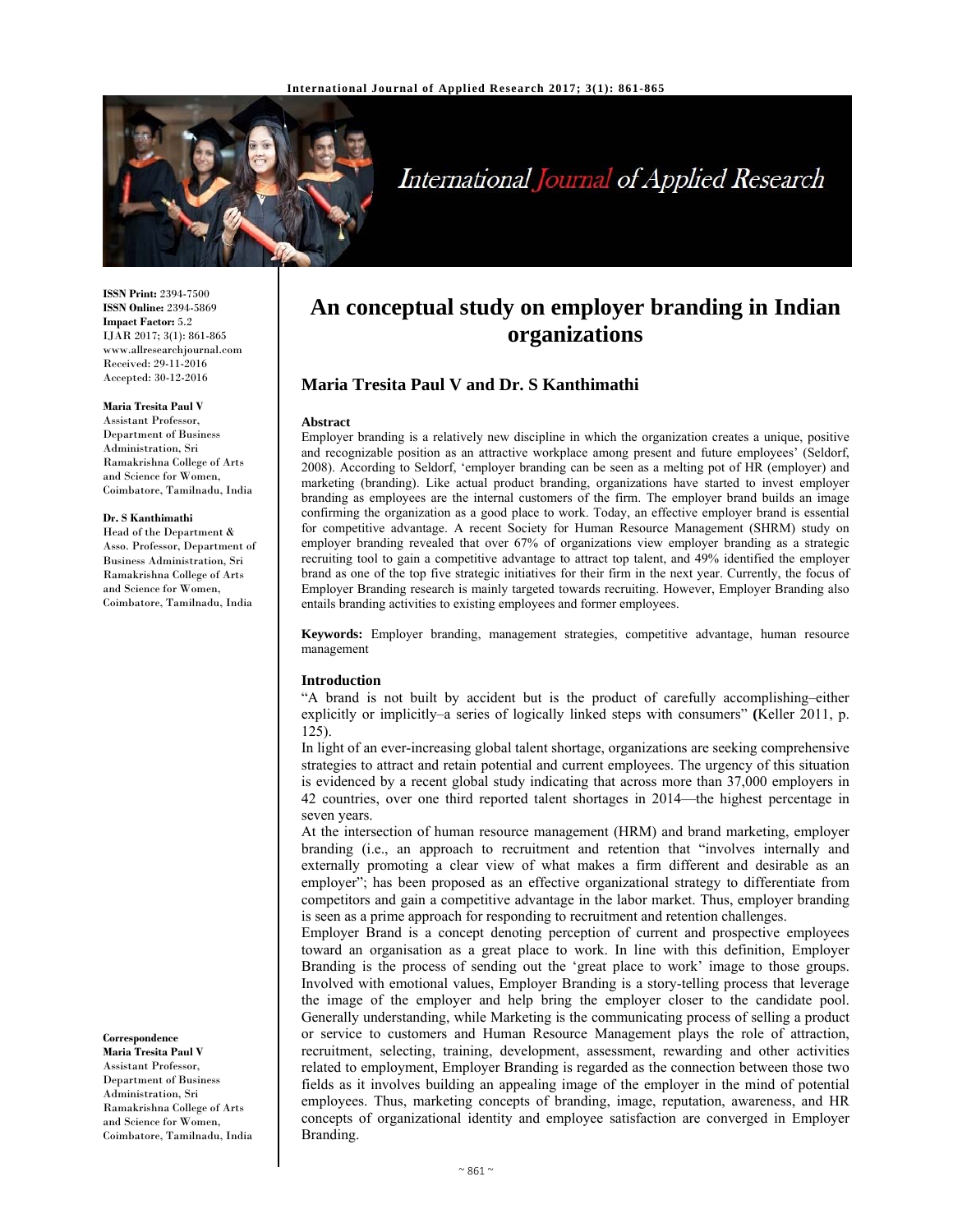For any organization, its employees are its first market, as they are the ones who carry the image of the organization to the outside world. Today many organizations face the problem of dissatisfaction leading to lowered productivity and high attrition rates. Like all brands, employer brands are essentially marketing concepts and constructs. It is at least as much about retention and engagement as they are about recruitment. Developing an employer brand proves that HR can handle big, strategic projects and issues providing a competitive advantage to the employer.

 In the this paper, the concept of employer branding have been briefly discussed on issues: definitions of employer branding, internal and external employer branding, and employer branding benefits.

#### **Review of Literature: Employer Branding**

Since it was first coined in 1990 by Tim Ambler and Simon Barrow, as a way of combining branding techniques with human resource practices, employer branding has massively extended both in research and in number of companies applying it.

Employer branding is anchored in the resource based view recognizing that human capital is vital for organizational success (Backhaus and Tikoo, 2004)<sup>[3]</sup>. Whereas the past shortage of talent was rooted on in the economic boom and subsequent low unemployment rates, today's shortage is caused by other influences. Today's knowledge economy sets forth two main factors contributing to the current and especially future shortage of talented employees, namely demographic and sociological changes. Demographically, larger generations of employee are soon to retire and the generations taking over are significantly smaller. Sociologically, there is a need for technology, engineering and other science - related scholars but unfortunately not enough are educated within this area. Further, younger generation employees tend to change job much more frequently, which challenges organizations in terms of retaining key employees.

This is emphasized by Mosley (2007) who argued that the interest in employer branding is driven by a growing competition for the talent required by companies to realize their corporate ambitions. Therefore, organizations must differentiate themselves to attract and retain employees.

Thus, a shortage of talented employees combined with organization's need for them has created a "warfor talent", which is the main contributor in the increased application and recognition of employer branding as an organizational discipline.

#### **Conceptual Framework**

The Employer Branding Has Eight Different Components they include culture of haring and sequential development, achieve public recognition, building a balance between high manufacturing and best management, employees proactively telling stories, becoming a benchmark firm, branding assessment metrics, improvising candidate awareness of best practices and getting talked about are considered to be the major components of successful employer branding according to Thus, five steps compose the process of employer branding:

- (i) Understand the organization,
- (ii) Create a compelling brand promise for customers that mirror the brand promise for customers,
- (iii) Develop standards to measure the fulfilment of brand promise,
- (iv) Align all people practices to support and reinforce the brand promise and
- (v) Execute and measure.

**The employer branding model is shown in the following chart** 



**Source:** Authors Compilation

**Discovery:** The discovery process helps the organization to identify its unique positive qualities. Discovery of existing brands helps in employer brand building process. The following are the things to be done in this stage:

- Senior management workshop
- Employee survey
- Internal and External focus group
- Select external partners
- Building rapport with marketing and communicating teams.

**Analysis- Creation:** This stage comprises two steps (i.e.) the analysis of the organization's default brand and creating new employer brand. This is the critical stage between the input and output. The organization starts to get a clear picture of interpretation what it stands for, offers and requires as an employers. The following are the things to be done in this stage:

- Define brand attributes
- Define overall employment value proposition
- Associate specific behavior with each attributes

**Implementation- Communication:** This stage showcases the brand to all key stakeholders and employees of the organization. Before the organization rushes to apply the brand to its next big recruitment push, it should make sure that it can deliver what the brand promises. The following should be practiced during implementation:

- Fair treatment
- Impartial, fair and growth promoting organization structure.
- Trustful & open-channeled communication.
- Timely decision making.

**Measurement – Maintenance:** At this stage, the brand starts to make its presence felt in day-to-day measurement. This helps to demonstrate improvement overall. In this step brand first time will be able to and demonstrate improvements on its original baseline measures and it will be clear to all optimization the brand is delivering real value.The following are the things to be done in this stage: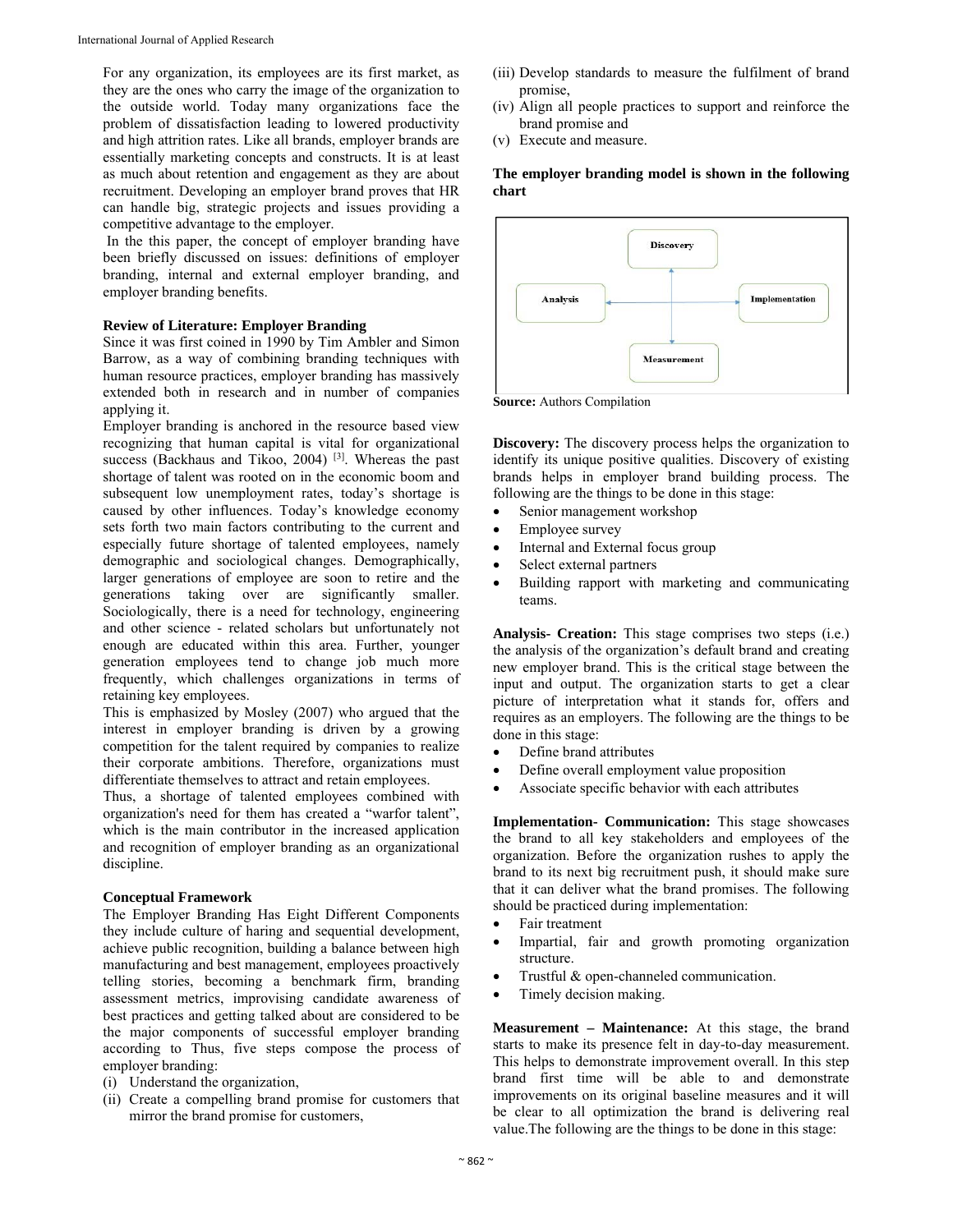- Probe internal response to new brand
- Probe external perception
- Measure improvements in recruitment and retention metrics
- Review and Optimize the brand experience

# **Uma and Metilda (2012): Employer Branding Framework**

According to the conceptual review by Uma and Metilda (2012), it has been reviewed that the implications of Employer branding is a viscous cycle, which depicted in the above conceptual framework describes that the Good will of the company lowers the cost of recruitment and help out to acquire right talent.



**Source:** Uma and Metilda (2012)

**Fig 1:** Conceptual Model of Employer branding

When the corporate works on Employee centered initiative and matches the affiliation and ownership towards the company. Hence, it is not a tuff task for the employer/HR to retain the employees, to bring quality productivity and Keeping Faith with profitability, which in turn brings positive word of mouth, and this is the ultimate way of elevating the image of the Corporate.

## **Internal and External Employer Branding Internal Branding**

Internal Employer Branding is the internal activities directed at current employees. To become a desired place of employment it is important think from the inside out, using internal Employer Branding to create commitment, satisfaction, loyalty and identification within the organization.

As proposed by Backhaus & Tikoo  $(2004)$ <sup>[4]</sup>, Employer Branding contributes to the formation of the psychological contract between the employee and the employer. Further on they propose that an accurate internal Employer Branding process reduces the employee's perception of violation of this psychological contract. They also propose that internal Employer Branding reinforces and changes organizational culture, which mediates the relationship between Employer Branding and employer loyalty. In addition they propose that internal branding strengthens the identification amongst employees and that brand loyalty is positively related to employee productivity.

#### **Techniques of internal branding are as follows**

 **Front office:** Always pay attention to your front office because first impression is last impression. It should be kept neat and clean with a pleasant receptionist who always maintains freshness and welcomes the guests with courtesy.

- **Stays interview:** HR department can always conduct stay interviews in which they can interact with the employee and ask them regarding their career prospects, there alignment with the company, there feedback regarding their concerned departments, etc. These feedbacks could be analyzed and therefore an internal brand image of the country can be created.
- **Exit interview:** An exit always carries a fair chance of initiating the chain reaction among the employees. By analyzing the exiting reasons, the organization can overcome the justified ones in the future.
- **Employee satisfaction:** Employee satisfaction is always very important for any organization to grow. A satisfied employee is a productive employee. The company must create a good and positive rapport for the company in the market outside.
- **Policy information**: A policy should be designed in such a way that it holds good even after a long period of time. A frequent internal policy change sends a message to the outer world that the company is not consistent and reliable.
- **Customer orientation:** Customers are always the most important factors in business activities. The workforce should always be motivated towards delivery of customers' perceived requirements.
- **Employee participation:** Always try to ensure the maximum participation from the employee side, either in term s of internal events participation or external events.

## **External branding**

External Employer Branding is the sum of all the firm's activities that are aimed at attracting employees. External Branding is focused solely on attracting the potential employees that the organization needs to hire in their current situation. In external branding, marketing the organization's Employer Value Proposition to the right people is a key factor for success. The purpose of external Employer Branding is to create a correct and transparent image of the firm as a great place to work for the potential employees that the firm wants to attract. It should also give potential employees the opportunity to get insight into how it would be to work within the organization.

#### **Techniques of external branding are as follows**

- **Use of job sites:** As HR the first thing which comes to the mind is recruitment, so Job sites also offer good branding opportunities through different means like Pop ups, popins etc.
- **Banners:** Banners are al so a good mean for branding. Banners can be of both types' means Online Banner and Street banners. By Online banner, the organization name will be flashed on different web pages as per y our choice and price.
- **Organizing seminar, presentation:** The organization can organize talks, presentations, seminars etc. f or attracting people towards y our organization.
- **Corporate social responsibility (CSR):** Corporate social responsibility refers to corporate getting associated with society f or some noble cause. The association can be in any mode either getting associated with a Chari table Trust or a NGO or some other public venture.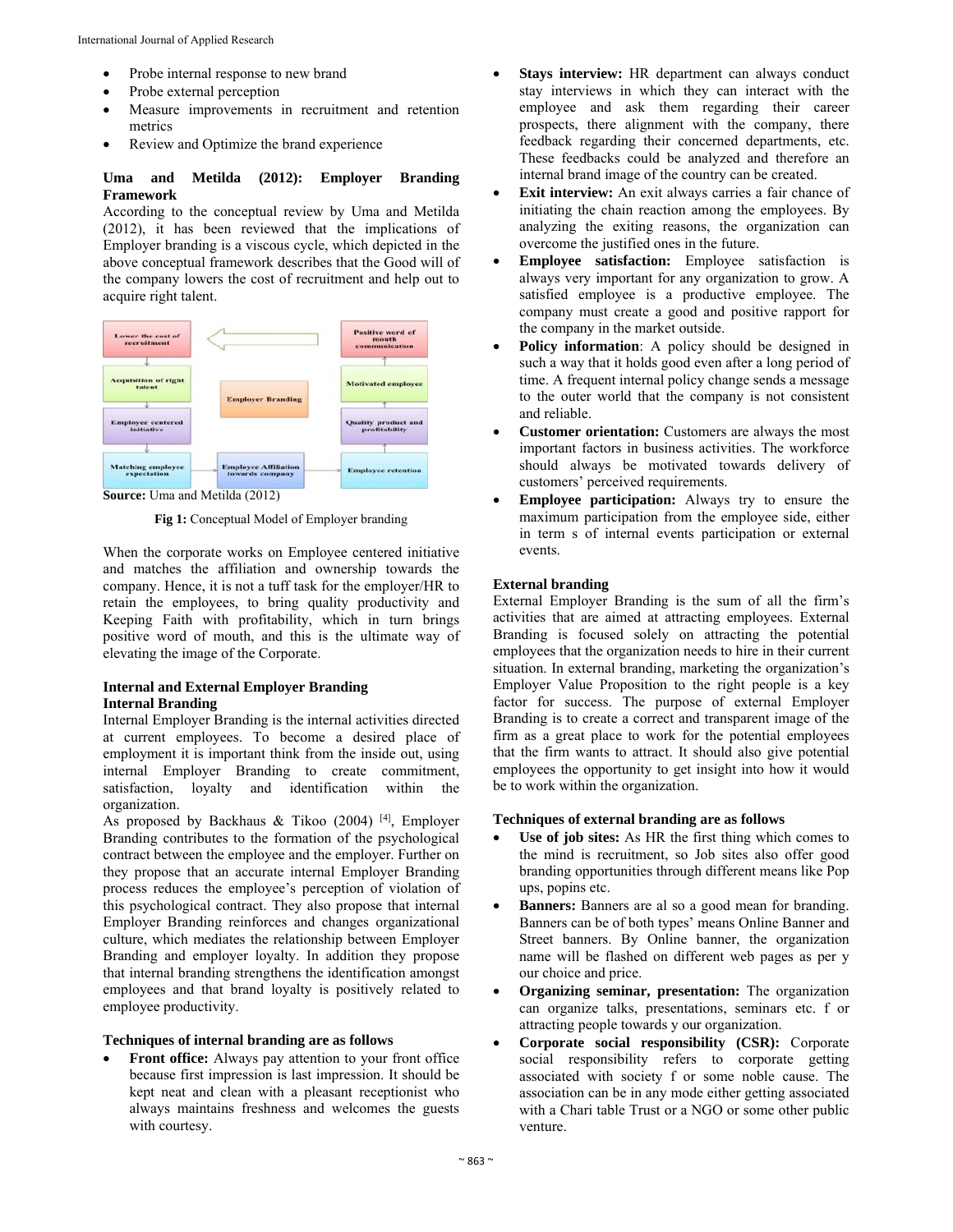- **Public events:** Public events are one of the major ways of creating a brand image. An organization can participate in any of the public event and assuring that it does not get disappeared in the crowd of many brands or bi g names.
- **Newspapers:** Branding can be done through newspapers as well. If you target the local public, you can go for advertisements considering the individual day circulation, target readers, rapport of newspaper, type of newspaper etc. If you target only to employ people for your workforce requirement, you can place job Ads which may seem expensive at the first glance but in term s of attracting the correct workforce, it can do magic.
- **Email:** For mail ids related to job portals, the organization can create an auto reply which can contain brief description of the key aspects of candidate's and public interest and at the same time introducing that company to the public.

# **Challenges and Suggestions in Building a Strong Employer Brand**

# **Challenges**

The biggest challenge in employer branding is ownership. As it is often not clear who should sponsor it, the responsibility can fall down the middle between marketing, corporate communications, and HR. To succeed, it needs an integrated process linking all departments and with endorsement from the highest level within the Organisation. As an aspirational goal it also needs a pragmatic approach to achieve it. The biggest obstacles HR often face when trying to implement changes include clarity, resources and capability. Employer brand projects can be very complex more so if a company has a globally dispersed workforce that operates across diverse cultures. Having the appropriate resources including both personnel and funding available is going to require a greater understanding at Board and Shareholder level for companies to accept that the labour market is only going to get tougher and that an increased level of investment must be allocated towards Employer Branding initiatives. There is also a need for an increased capability for HR to build a business case for employer branding and to demonstrate a return on investment. HR personnel need to understand the future needs of the organisation and put forward a compelling business case for enhancing the company's employer brand to attract and retain talent and build an engaged workforce. Research has shown conclusively that an engaged workforce delivers stronger financial returns and shareholder.

#### **Suggestions**

Consistency in the delivery of the employer brand is very important. The companies who really live by their employer brand are those who consistently deliver through their people, products, premises and processes, a level of service excellence that is consistent, 24/7, 365 days a year. Leading employers understand the key motivators for staff that drive performance and engagement. They conduct employee research at least once per year and act on the responses. They collect information at all stages of the employment lifecycle and make changes accordingly. The best employers also use integrated communication touch points to deliver the employment promise messages. These touch points include online (career website, blogs, social networking sites such as Facebook, Twitter, virtual sites such as Second Life and online careers fairs. Offline touch points include press advertising, company presentations, recruitment and induction processes and community events.

Good employers have the employer branding high on the corporate agenda and include it as part of their strategic plan. Companies like Philips and Google put employees at the centre of their business strategy and drive improved business performance through engaging their employees to deliver a truly memorable customer experience. This is why these companies are regularly talked about in the press and need to rely less on paid advertising due to the high level of employee advocacy and market endorsement that exists. Main areas organizations need to focus on to improve their desirability as an employer to new employees. The main areas include:

- Companies need to ensure the employment experience across the employee lifecycle matches with the perception of the experience from the outside. The employer brand promise communicated through integrated communicated initiatives must provide a realistic view of what a new hire can expect from the employment experience from hire to retire.
- Organizations need to ensure they have a fully integrated online and offline communication plan using channels that deliver compelling and relevant messages about the employment offering to the target audience. The Phillips career website provides an excellent example of a company that has a clear talent acquisition strategy supported by online communication initiatives. The site at www.philips.com provides excellent insights into what it's like to work at Philips.
- Companies need to nurture a culture that leads to an engaged workforce in order to build brand ambassadors from the inside. A word of mouth referral by an existing employee is a true source of competitive advantage not to mention the savings in recruitment and turnover costs.
- Fostering a culture that supports learning and development. The rapid rate of change in the business environment means employees need to provide a supportive environment for skill build and capability development in order to attract and retain talent.

#### **Conclusion**

At its heart, employer branding is a crucial piece of effective talent strategy providing competitive advantage to organizations. By strengthening employer brand, organizations are able to focus less on overcoming the talent shortage, significantly enhance their talent pipeline, and improve employee retention. In order for Human resource leaders to drive a strong employer brand, it is critical to 1. Assess and shape an authentic message of what the organization stands for, 2. Communicate that message by levering the right channels, and 3. Continually measure and evaluate the effectiveness of branding initiatives against the organization's talent goals. In the increasingly difficult labour market for attracting and retaining talent, organizations need to apply brand management thinking and techniques to this issue of creating meaning and relevance to current and future employees. Employer branding is one such strategy that ensures the Organisation is able to attract, engage and retain the building blocks of what is now recognized as a firm's source of greatest competitive